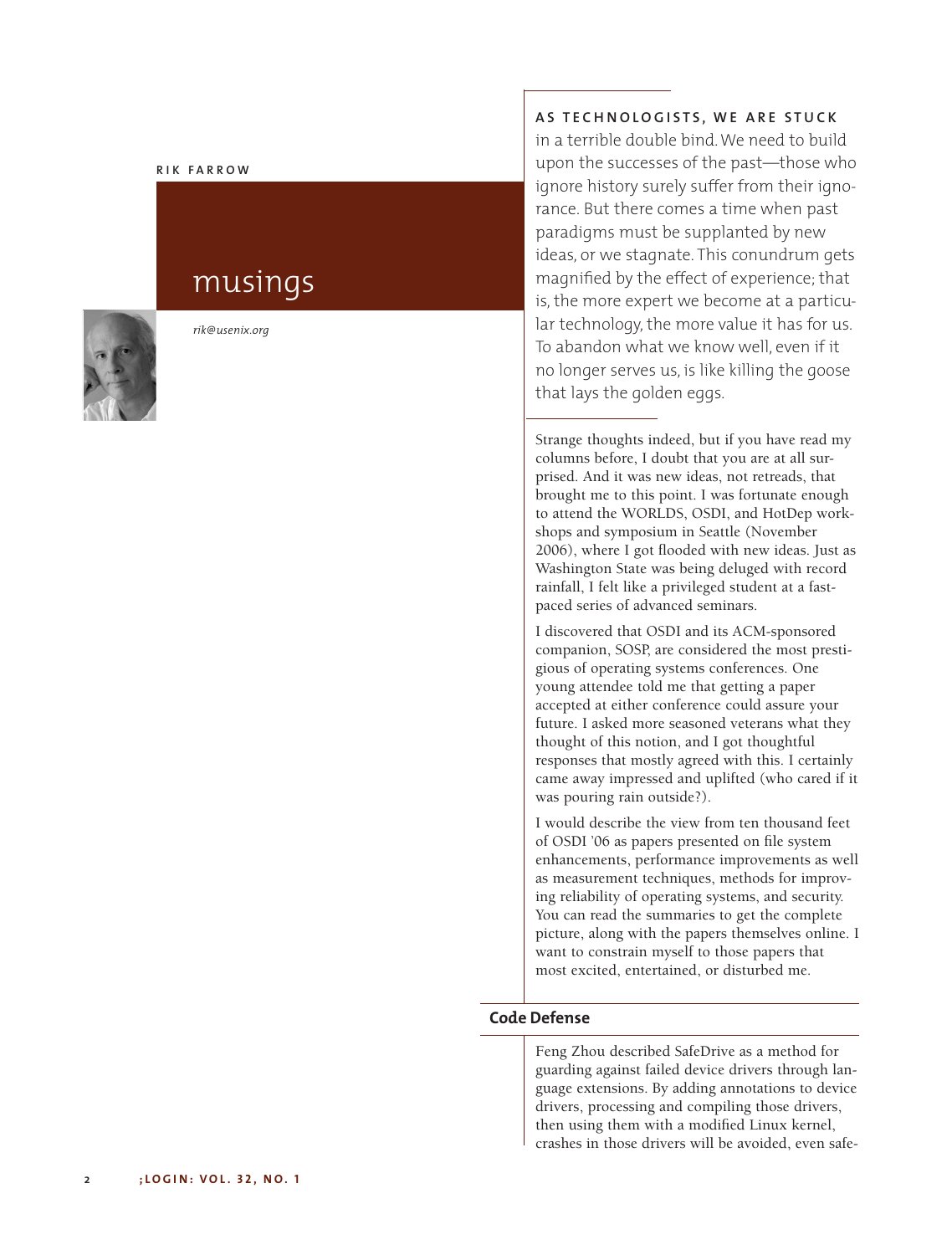ly recovered from. This is a pretty amazing idea, different from previous papers that included microkernel designs, separate hardware protection domains, and other techniques for software fault isolation (including SFI and XFI). I found myself wondering how good this solution was, as it still relied on the programmer doing the right thing (annotating the code properly in all the required places), with the programmer being the weak link already.

Still, SafeDrive does come closer to the solution of a real problem. Device drivers are notoriously difficult to write and debug. And the word in security circles is that wireless device drivers are looking like tempting targets, as a successful attack here bypasses all current defenses—except, of course, for solutions such as SafeDrive or XFI.

Úlfar Erlingsson of Microsoft Research presented the paper on XFI, a system that creates safe extensions by binary rewriting of Windows x86 Portable Executables. The inline guards provide runtime checks before calling other functions or making computed jumps, thus guarding against executing code at unexpected locations because of bugs or attacks. Ulfar's chosen example was one of my very favorites, a bug in a JPEG decoder that allows code of an attacker's choice to be executed. In a live demo, the unsafe version crashed the browser, while the XFI-protected version of the library returned, preventing a browser crash (and a potentially exploited system).

Charlie Reis presented BrowserShield, a different approach to protecting Internet Explorer. In research sponsored by Microsoft, Charlie explained that many browser vulnerabilities could be defended against by rewriting scripts before they could be interpreted by a browser. In the sample implementation, scripts would be partially rewritten using the Microsoft firewall (ISA) as a proxy, along with a bit of JavaScript running within the browser itself. When used in conjunction with patches and anti-virus software, this approach prevented successful attacks related to 19 critical vulnerabilities found during 2005 in IE.

I want you to consider the implications of these fine research papers. We can't write secure or even defect-free software. Having accepted this fact, ' our finest scientists are designing a patchwork of systems that may make it possible to run buggy and dangerous systems as safely as possible. I know personally how difficult it is to write software , and I decided early on not to expose myself to the embarrassments suffered, because people continue to find security holes in software that is open source, over 20 years old, and written by programmers who are much better at it than I ever was. There is a temptation to blame programming languages, but we have yet to develop a safe programming language. After all, that is just another programming project (or meta-programming project), with all the complexities that that brings. Perhaps there is yet another way . . .

Charlie Reis also presented a WiP about building a browser where each site gets encapsulated by running within its own process. The Konqueror browser actually facilitates this work, according to Charlie. Divide-andconquer has been a strategy that has worked well for some secure servers, such as Postfix and DJBDNS, and I personally feel that isolation of code and the use of least privilege is critical in any future solution. In the three papers just described, the approaches are to notice that software has been either exploited or simply run amuck, or to filter out attacks after they are known but not yet patched (BrowserShield).

At HotOS in 2005, I learned of an operating system called Asbestos. In Asbestos, all data gets tainted with labels as it flows through the system, and tainted data cannot escape via the network once it is mixed with data that has a different taint. During OSDI '06 Nickolai Zeldovich described ' HiStar, the successor to Asbestos. Like Asbestos, information flows get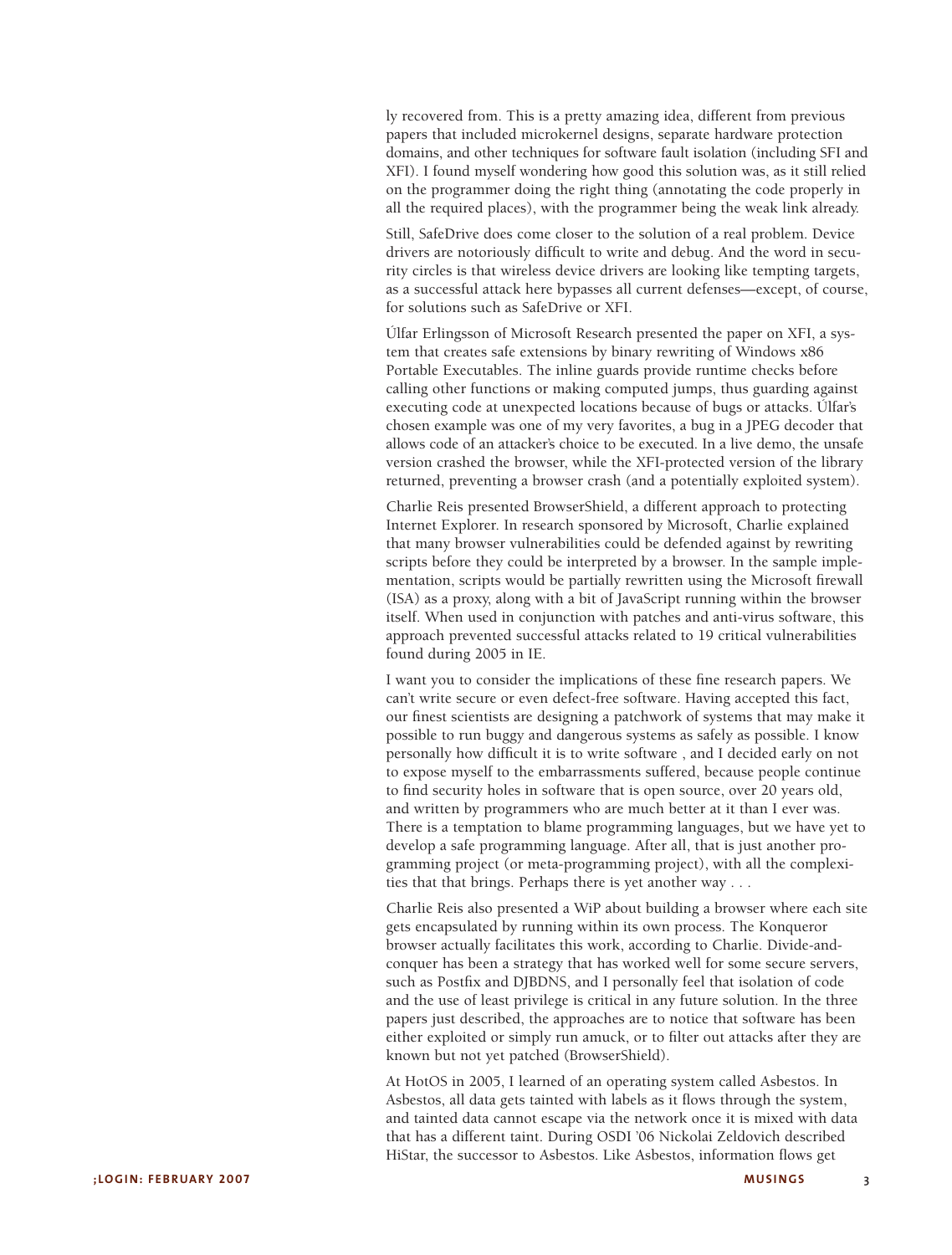tainted. But HiStar goes beyond Asbestos in that everything gets labeled with categories, and these categories control how information can flow through the system. Nickolai used the example of running ClamAV, an open-source anti-virus system that must have read permission on all of an owner's files. HiStar can safely read all files because it prevents ClamAV from leaking any information read in any file.

HiStar approaches, and may have reached, what I'd like to see in a new, secure operating system. In HiStar, there is no root, nor is there a complex policy definition (as in SELinux); it is a system designed from the ground up to provide robust isolation. Combined with programming techniques, such as having a browser thread for each site visited, HiStar just might be the OS I have been dreaming of. It will take time to tell, plus additional time for me and others to understand this completely different OS with a Linux API.

### **Reduction and Configuration Management**

Although log compression and configuration management might not seem related, there was an amazing paper by Chad Verbowski (also of Microsoft Research) and others that does unite these two disparate topics. Flight Data Recorder (FDR) (say, haven't I heard of another similarly named software project?) has the goal of capturing configuration and file changes from Microsoft systems and will be shipped with Windows Vista. Using a time window of only 6 ms, FDR captures all changes to system configuration–related registry entries and files, saves the log locally, then cleverly compresses it, without losing any interesting data, before uploading the compressed logs to a server. The goal was to capture data from thousands of servers while using less than 1% of network bandwidth, with a less than 20 MB/day logfile per system that can be analyzed in 3 seconds.

Sounds unbelievable, but FDR manages to compress each event into an average of 0.7 of a byte. The motivation for this clever work was the discovery that 33% of system outages were related to configuration changes, so tracking those changes was key to system reliability.

Speaking of system reliability, the final talk had to do with an interesting sensor network, one you might have heard about if you read science news. Geoff Werner-Allen explained some of the problems he and his co-authors had in monitoring Reventador, an active volcano located in an Ecudorian jungle. The current monitoring scheme relies on a barely luggable device powered by multiple car batteries. The team built small sensors powered by flashlight batteries, complete with a small seismometer and a microphone that captures subsonics typical of the rumblings of Reventador. The sensor communicated via a mesh to a single wireless uplink and then to a base station located in a hotel several kilometers away.

The sensors worked well. But in the hotel, the electric generators only ran about three hours a day, not enough to charge the batteries on the laptop used as the base station. Even with the occasional loss of the base station, the researchers were able to collect useful data. Geoff explained that time synchronization of the sensors had worked great in the lab but not so well in the field, but they were able to correct for time differences using some clever analysis.

If you think this is a cool project, well, so do I. There were some real downsides to the onsite research, though. One of the sensors shut down unexpectedly, and the cause turned out to be a chunk of rock that had smashed its antenna. Keep in mind that these researchers had to hike out and place, and later recover, the sensors on a very active volcano. Another issue had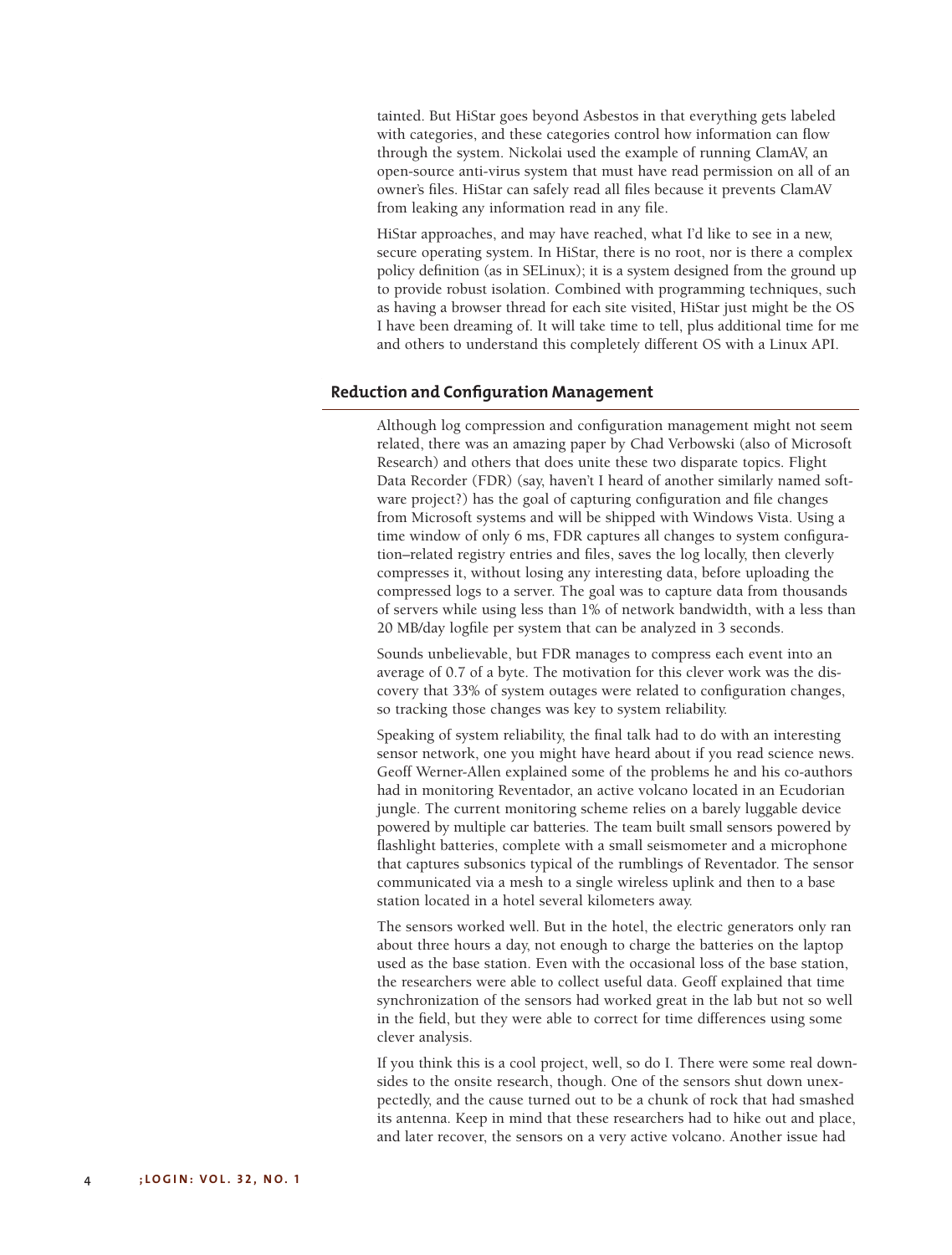to do with insurgent groups that would block the only road leading back to "civilization." When this occurred, the supply truck would be blocked as well, and there would be no beer. Ah, the pains of doing field research.

After this talk, attendees for the most part stayed in the conference room. There were clusters of people gathered around the final three speakers. After fifteen minutes, USENIX staff had to urge people to move elsewhere so that the room could be reconfigured for HotDep '06.

## **The Lineup**

We begin this issue with an article by Simson Garfinkel. Simson has been studying recycled hard drives and needed a way to store massive amounts of data and then analyze that data. While searching for the perfect hardware solution, he decided to try Amazon's Simple Storage Service (S3) and Elastic Computing Cloud (EC2). His article reports his experiences using these systems, their security, availability, and suitability for various uses. I really liked learning about EC2 and S3, as these services are a real hint of the distributed services we will see much more of in the near future. Simson also compares the Amazon services to other grid computing services. Like Simson, you might find that these services provide an alternative to buying and building your own grid computing cluster for a research project, but they are not quite ready for commercial use yet.

In the next article, Jorrit Herder and other project members provide an update to MINIX 3 that focuses on failure resilience. Herder writes a perfect companion article to the OSDI summaries, in that this paper looks at some of the same issues, such as device driver reliability, using a microkernel designed to run everything except a few core services in isolated tasks in userspace. I asked Jorrit why their work hadn't appeared at OSDI, and he said that this particular research wasn't far enough along at the OSDI paper submissions deadline.

Steven Hand and members of Xensource explain the issues involved in virtualization. I had become curious about what Intel and AMD were doing in the newer CPUs to provide hardware support for virtualization. I knew that a VM ideally sees an environment that appears exactly the same as a native, bare-metal environment, but at the same time the VM monitor must capture all direct accesses to the underlying hardware. There is also the messiness that occurs when an OS within a VM believes it controls the page maps, but in reality the VM page maps are just another level of abstraction on top of the monitor's page maps. Also, the Intel IA-32 architecture was not designed with VMs in mind, so there are instructions that behave differently when executed outside of ring 0 (in nonprivileged mode), causing more problems for designers of VMs. I hope this article will instruct you in what hardware manufacturers have done to help support the growing use and improve the performance of VMs.

In the Sysadmin section, Mark Burgess completes his cycle of articles about configuration management. Mark continues his exploration of how configuration management should be done by moving on from the representation of configuration information to talking about style of management. Should there be centralized, authoritative control, or something much more adaptive modeled on the economics of trade? As always, Mark provides a deeply thoughtful and very well written article.

Next, Leigh Griffin and John Ronan have written a guide to getting Xen servers up and running. Hewing to the operating system theme, which veered off into the world of VMs without much assistance, these two men